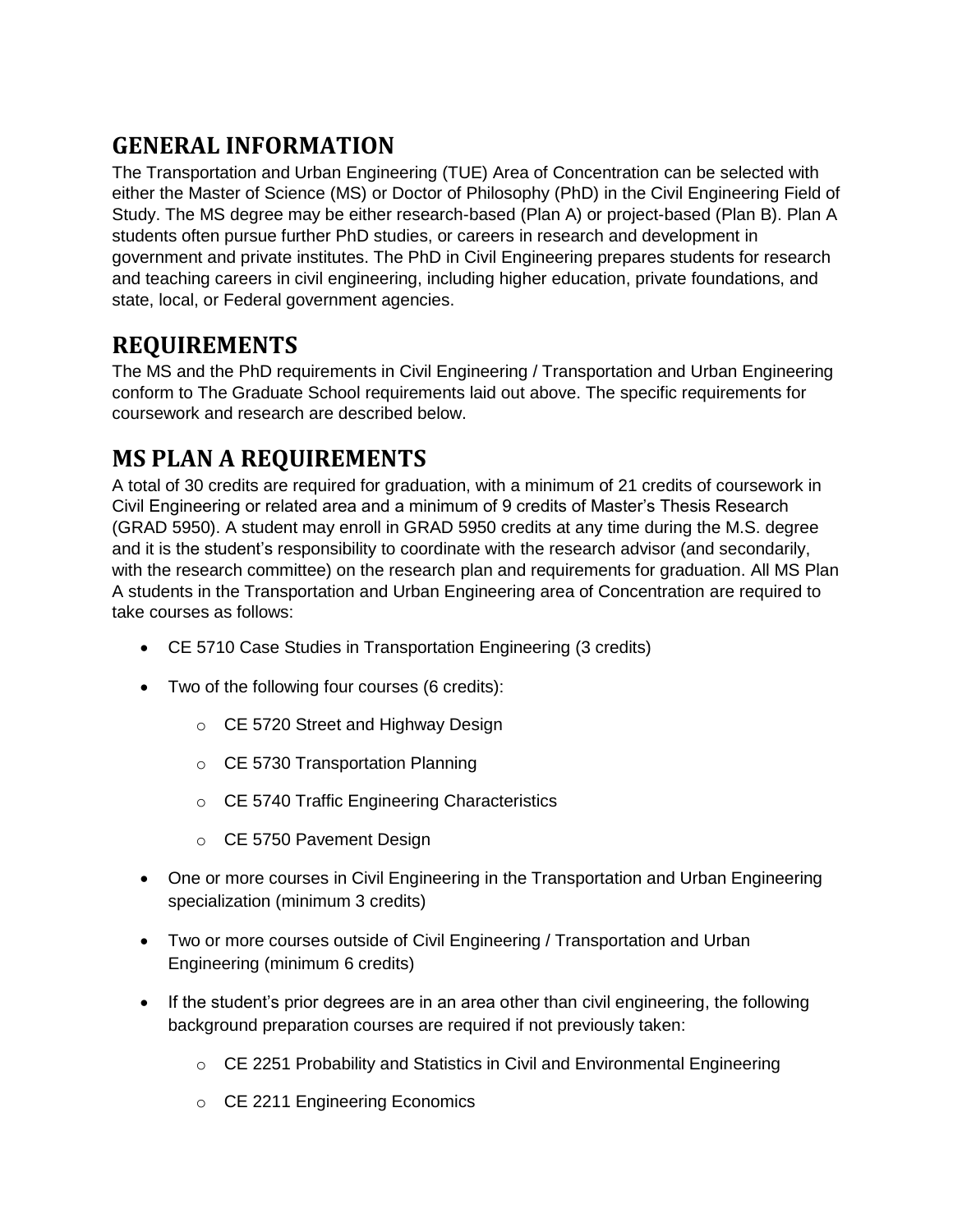- o CE 2710 Transportation Engineering
- o MATH 2110Q Multivariable calculus
- Students must register for and attend CE 5030 Seminar in Transportation and Urban Engineering every semester in which they are either enrolled full time or supported by a graduate assistantship.

The remaining courses may be selected in consultation with the advisor.

A Plan A MS requires the submission of an MS Thesis, in the form of a submission-ready paper manuscript, and an oral defense for graduation. The oral defense fulfills the role of the final examination for the MS degree. The scope, content and length of the MS thesis results from the agreement between the research advisor and the student. An advisory committee of at least two additional faculty members will also evaluate the originality and quality of the thesis prior to graduation. In general, the thesis should present the methodology and results of novel, independent research conducted by the student. Thus, Plan A MS theses cannot be solely literature reviews or replicate research already published in the scientific literature. As a standard, the MS thesis should constitute the basis for a journal paper submission and may be structured as such.

## **MS PLAN B REQUIREMENTS**

A total of 30 credits are required for Plan B Master's, with a minimum of 30 credits of coursework in Civil Engineering or related area, including 3 credits as a practice-oriented project taken as CE 5020 Graduate Independent Study in Civil Engineering. All MS Plan B students in the Transportation and Urban Engineering area of Concentration are required to take courses as follows:

- CE 5710 Case Studies in Transportation Engineering (3 credits)
- Three of the following four courses (9 credits):
	- o CE 5720 Street and Highway Design
	- o CE 5730 Transportation Planning
	- o CE 5740 Traffic Engineering Characteristics
	- o CE 5750 Pavement Design
- Two or more courses in Civil Engineering in the Transportation and Urban Engineering specialization (minimum 6 credits)
- Two or more courses outside of Civil Engineering / Transportation and Urban Engineering (minimum 6 credits)
- If the student's prior degrees are in an area other than transportation, the following background preparation courses are required if not previously taken: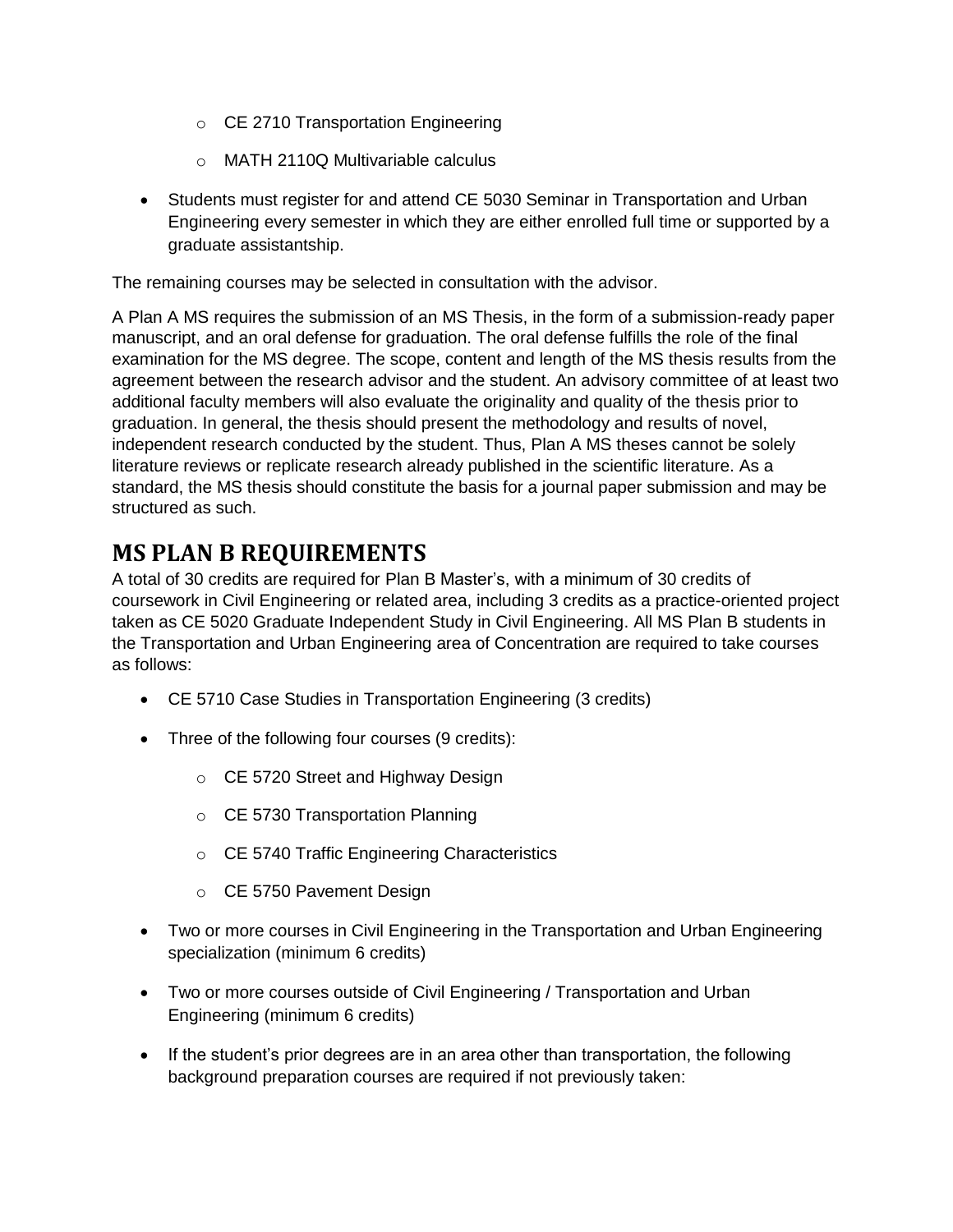- $\circ$  CE 2251 Probability and Statistics in Civil and Environmental Engineering
- o CE 2211 Engineering Economics
- o CE 2710 Transportation Engineering
- o MATH 2110Q Multivariable calculus
- Students must register for and attend CE 5030 Seminar in Transportation and Urban Engineering every semester in which they are either enrolled full time or supported by a graduate assistantship.

The remaining courses may be selected in consultation with the advisor.

The final examination (oral exam) consists of an oral presentation of the CE 5020 final master's project to a faculty examination committee, followed by questions from the committee. The project report must be delivered to the examination committee two weeks before the date of the final examination.

## **PHD REQUIREMENTS**

### **Coursework**

If a student is admitted to the PhD program with only a BS degree, at least 30 credits of coursework are required. If the student has a MS degree, the minimum requirement is 15 credits. All PhD students are required to take or demonstrate proficiency in the following courses prior to taking the General Exam:

- CE 5710 Case Studies in Transportation Engineering
- Three of the following four courses:
	- o CE 5720 Street and Highway Design
	- o CE 5730 Transportation Planning
	- o CE 5740 Traffic Engineering Characteristics
	- o CE 5750 Pavement Design
- If the student's prior degrees are in an area other than transportation, the following background preparation courses are required if not previously taken:
	- o CE 2251 Probability and Statistics in Civil and Environmental Engineering
	- o CE 2211 Engineering Economics
	- o CE 2710 Transportation Engineering
	- o MATH 2110Q Multivariable calculus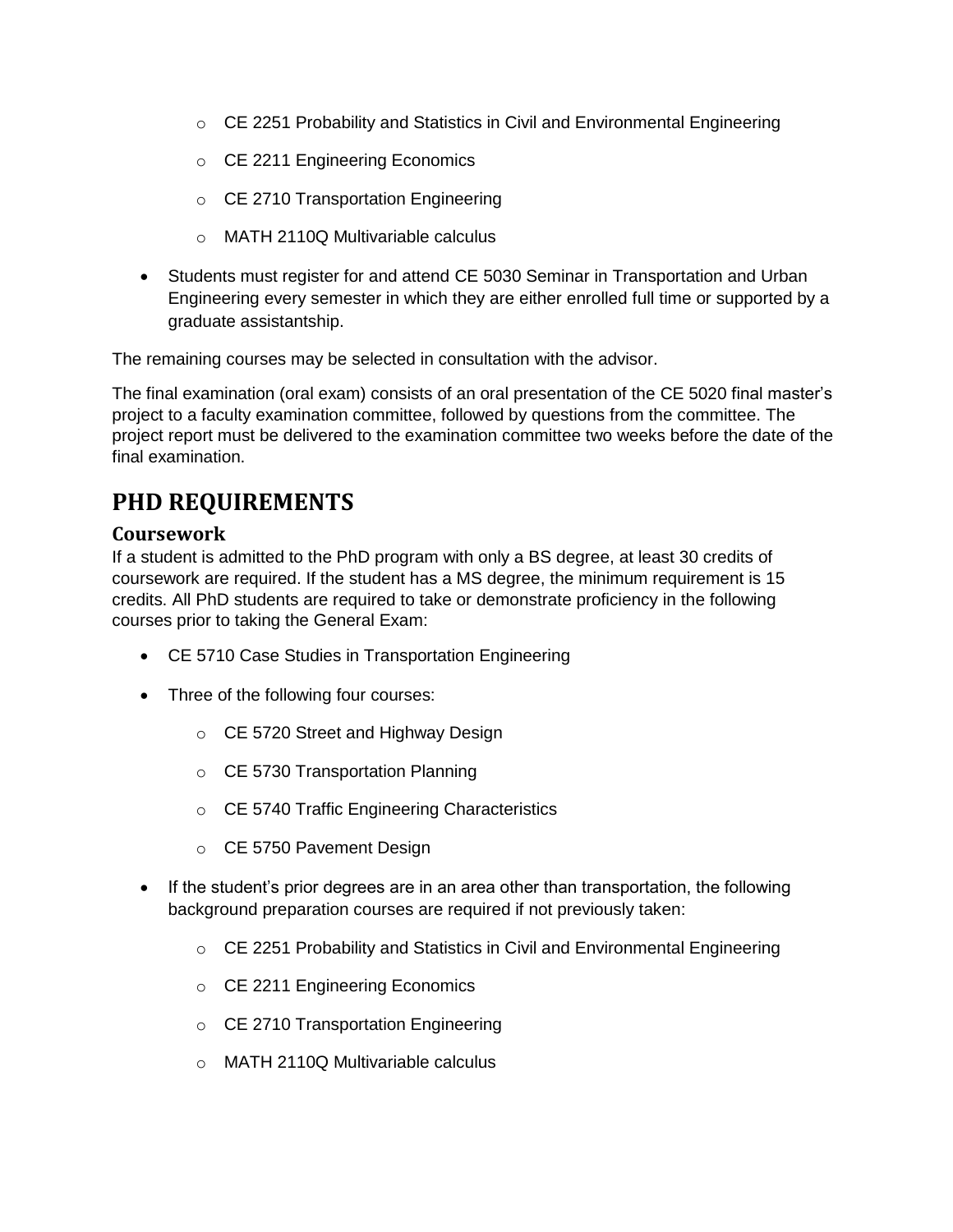• Students must register for and attend CE 5030 Seminar in Transportation and Urban Engineering every semester in which they are either enrolled full time or supported by a graduate assistantship.

The advisory committee may substitute the above with equivalent courses. The remaining credits may be taken in one of the three areas of concentration with courses selected in consultation with the advisory committee.

## **Steps for Graduation**

There are five steps to graduation as outlined below. Please note that these represent specific requirements in addition to Graduate School and Civil Engineering program requirements.

## **1. Plan of Study**

- For a student admitted to the PhD program with a previously earned MS, the POS must be filed within the first 2 semesters (or before completion of 12 credits of coursework)
- For a student admitted to the PhD program without a previously earned MS, the POS must be filed within the first 4 semesters (or before completion of 18 credits of coursework)

## **2. General Exam**

In addition to the requirements established by the CEE department, students enrolled in the TUE concentration area must complete all course requirements before the general exam can be taken. The TUE faculty administer the exam on request by a student, annually in May, typically the week following the final exam week.

The General Examination for TUE is given in three parts:

- First, a written exam testing the student on TUE fundamentals. The written portion of the exam consists of four questions, one each from the three selected Transportation Core courses, and one from the area of emphasis outside of CE/Transportation. The exam is generally 3 to 4 hours long and each part may be open or closed book according to the examiner's decision.
- Second, a take home exam that evaluates the student's ability to carry out independent research in the field of study. Each student will be assigned an open-ended problem in an area closely aligned with the student's potential dissertation topic. As part of the narrative, the student is expected to formulate a hypothesis, carry out a literature review, describe a study approach, identify analysis techniques, and discuss potential results. The student would have two days to complete this take home exam.
- Third, an oral presentation presenting the student's solution to the open-ended problem assigned in the second part of the general exam. In the oral portion, the student makes a 20-minute presentation of the response and answers questions about this proposal (part 2 of the general exam) and the answers to the written questions (part 1 of the general exam).

The timing of the three parts is as follows: